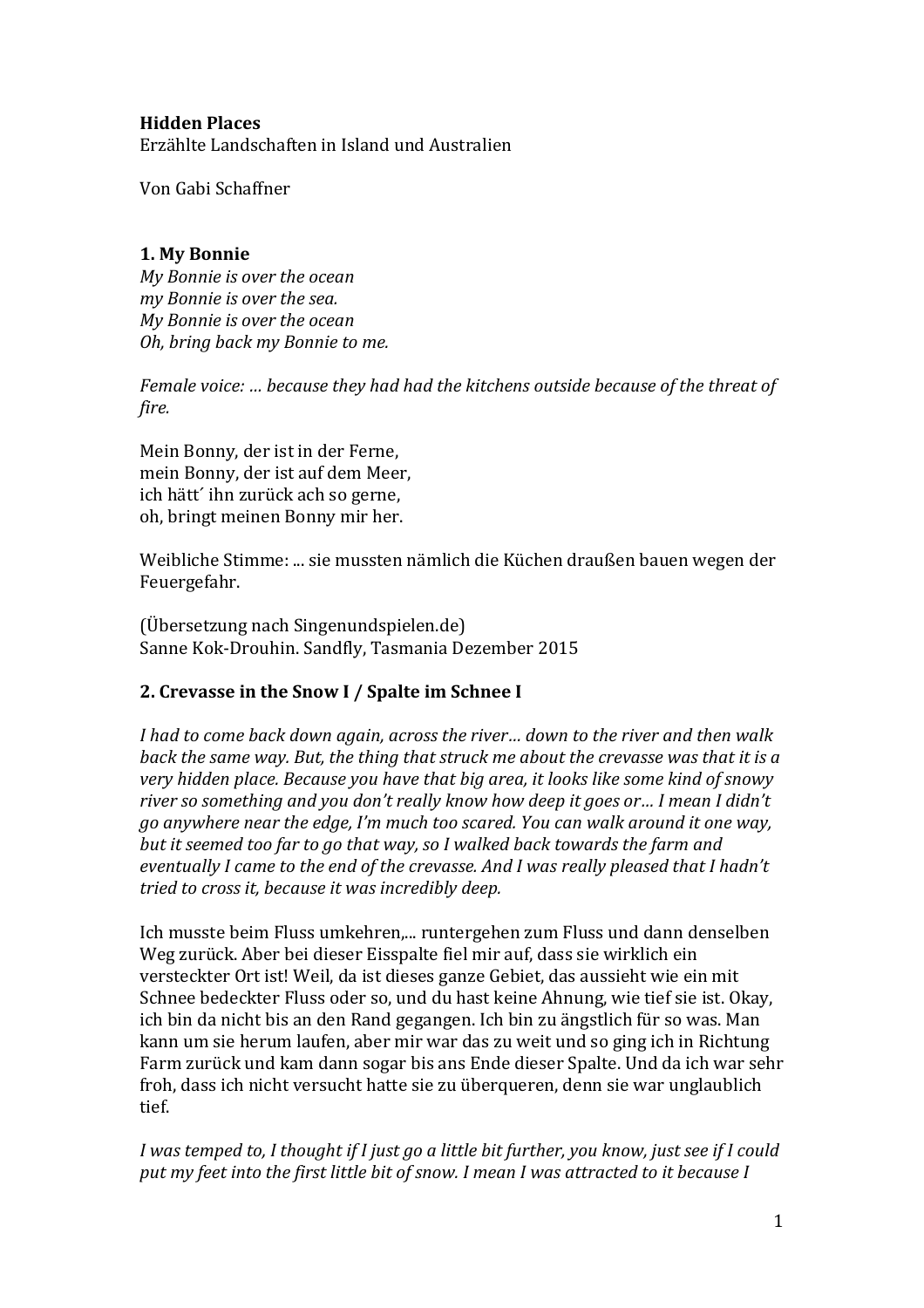*wanted to know what was underneath the snow, what the landscape was like and what the rocks were like and what was hidden there, how steep it was.*

Ich war versucht. Ich dachte, wenn ich jetzt nur ein kleines bisschen weiter gehe, nur um meinen Fuß auf das erste Stückchen Schnee zu setzen... Diese Kluft hatte einen Zauber für mich, weil ich wissen wollte, was unter dem Schnee lag, wie das Land darunter aussah und die Felsen, was sich dort versteckte und wie tief sie war.

*And then there is also the element of danger, which is quite a strong magnetic pull towards it. I mean it came to that feeling where you're at the edge of a cliff you think: I could throw myself off.*

Und dann ist da noch das Element der Gefahr, das dich wie ein Magnet anzieht. Fast hatte ich dieses Gefühl, dass man bekommt, wenn man am Rand einer hohen Klippe steht und denkt: Ich könnte einfach springen.

# **3. The Wave. Die Welle**

*Sometimes when I was in Queensland I used to go to the cliff. 10, 15 meters high, in the air. And I sat on the edge of the cliff. Sit on the edge of the cliff and just sit there and meditate.*

*So I just sit there and I close my eyes like this and… I imagine something I'm seeing. That's my spiritual past.*

*And then I meditate for ten minutes and then I come back to the earth again. I'm in a spiritual belief. I'm going to peace. I go into a state – because I always do my self defense, I've done karate for now two and a half years… and I used to cross my legs and meditate for one hour a day and… you wouldn't imagine what I was seeing… in my.. in my head, what I was seeing in my head.*

*I'm on a cliff, I see... I see a big wave coming, right? I focus on that. And, I think I am the wave.*

In Queensland ging ich manchmal zu einer Klippe. 10, 15 Meter steil ragte die auf. Und ich saß am Rand dieser Klippe... sitze am Rand der Klippe und sitze nur da und meditierte.

Ich sitz' also da und ich schließe meine Augen... und ich stelle mir was vor. Das ist meine spirituelle Vergangenheit.

Und dann meditiere ich zehn Minuten kehre dann wieder zurück zur Erde. Ich bin da spirituell, ich bin da ganz friedlich. Ich komme in einen Zustand – ich mach' nämlich Selbstverteidigung, hab' zweieinhalb Jahre lang Karate gemacht... und hab da im Schneidersitz gesessen und eine Stunde jeden Tag meditiert und... du würdest nicht glauben, was ich dabei gesehen habe... was ich in meinem Kopf gesehen habe, in meinem Kopf:

Ich bin auf der Klippe und sehe... ich seh' eine Riesenwelle kommen, klar? Ich konzentriere mich drauf. Und, ich denke, ich bin die Welle.

Michael Fisher. Mt. Beauty. Australia, November 2016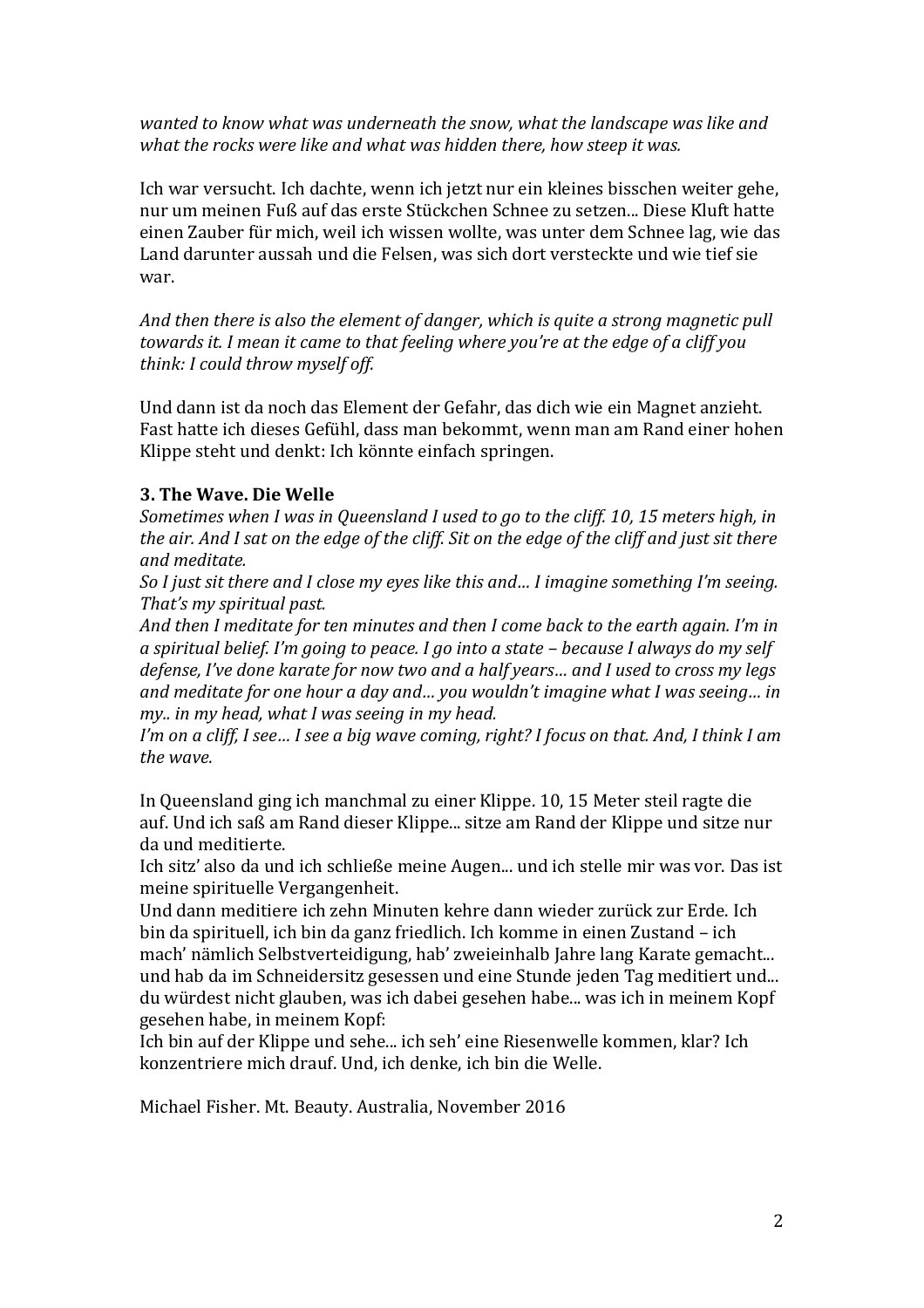#### **4 Mars Poem. Mars Gedicht.**

*Ané éni ké éréduté Cé ilassuné té imâ ni Bétiné chée durée*

*C'est: Ici que solitaire, je m'approche du ciel et regarde la terre.*

*It is here that, alone, I bring myself near to heaven and look upon the earth.*

Hier, wo ich mich einsam Dem Himmel nähere Und die Erde betrachte.

#### *Text in Martian language by Hélène Smith, a French medium, 1897. Adapted for a performance by Charlotte Law, Fljótstunga. Iceland, April 2015.*

Text in marsianischer Sprache von dem französischen Medium Hélène Smith aus dem Jahr 1897. Für eine Performance von Charlotte Law adaptiert. Fljótstunga. Island, April 2015.

# **5. The Palace of the Ice Elves. Der Palast der Eis-Elfen.**

*In many parts of the country, elves live in the rocks and in the stones, up on the surface, but in this cave, in this particular cave, which is the largest underground space that we know of, so maybe that is the reason, that there is a special type of elves, that aren't found anywhere else on the island. And they are called ice elves.*

*And they are called like that simply because they live not in the rocks and stones, but in the ice formations that get created there every… every winter, with dripping of water and freezing cold floor. These are ice towers that accumulate there in one area and form what we call "Ice Elves City".*

In vielen Teilen des Landes leben die Elfen in Steinen und Felsen, auf der Oberfläche. Aber in dieser besonderen Höhle, die der größte unterirdische Raum ist, den wir kennen – und das ist vielleicht auch der Grund – lebt ein Typ Elfen, die es nirgendwo sonst auf der Insel gibt. Wir nennen sie Eis-Elfen.

*So they come every winter and stay there. And… we are very careful with this space. We don't want to harm this city, this home, and that's what this belief is all about. It is about having respect for the nature. To think twice before you do anything in the nature, to think that you might not be harming something but someone.*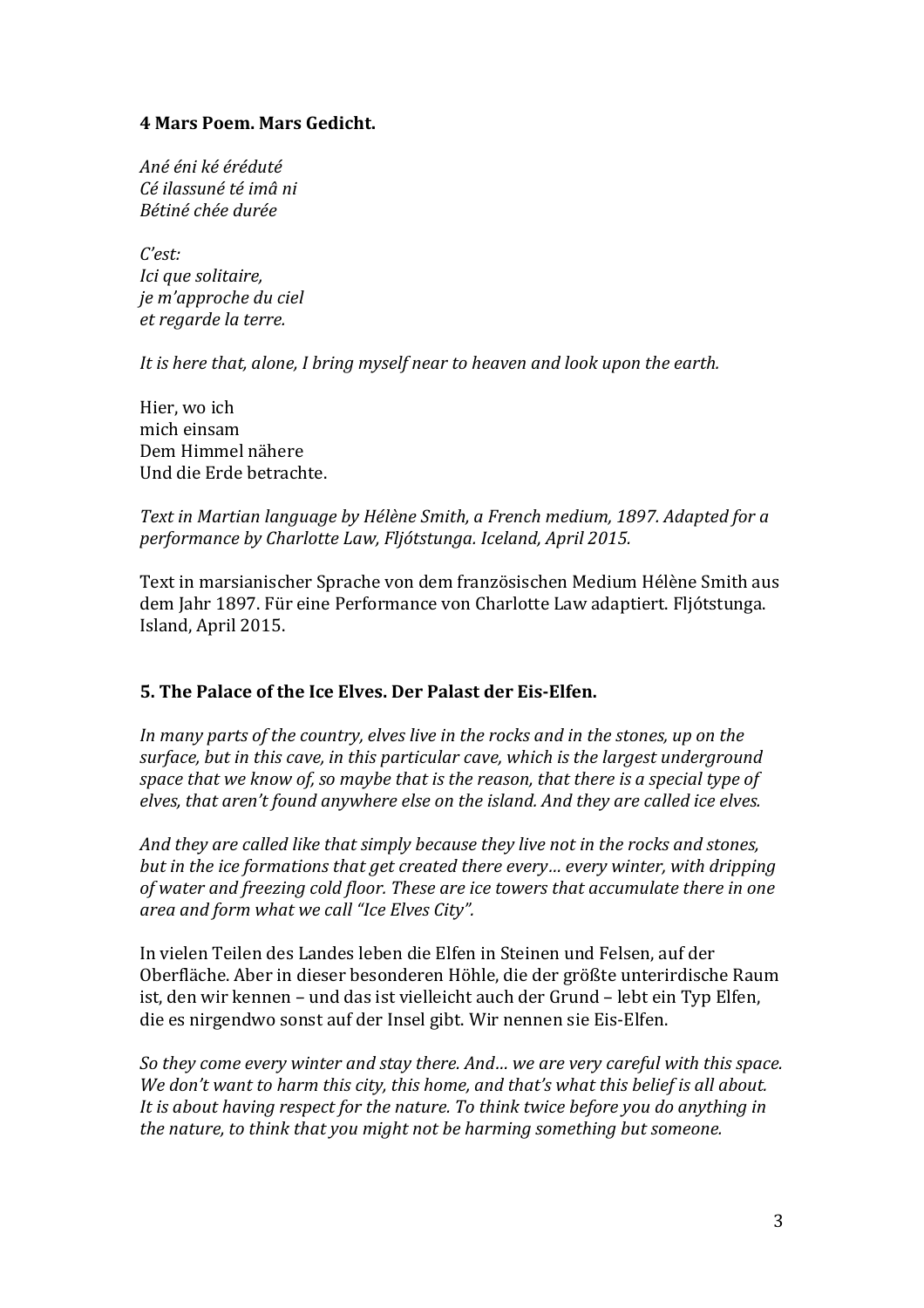Sie kommen jeden Winter und bleiben hier. Und wir gehen mit diesem Ort sehr sorgsam um. Wir wollen dieser Stadt, ihrem Heim, nicht schaden. Das ist es, wovon dieser Glaube eigentlich handelt. Es geht darum der Natur Respekt entgegenzubringen. Zweimal nachzudenken, bevor man irgendwas in der Natur unternimmt, sich vorzustellen, dass man nicht einem "Etwas" Schaden zufügen könnte, sondern "Jemandem".

*The cave is over a thousand years old, but some hundreds of years after the cave was formed, it started to get this ice… there was no ice being created when it was still warm, so the elves, these ice elves probably at one point found this cave and decided to stay there. At least for the winters, because that's when the ice gets created. It melts every summer and grows every winter.* 

*It's a peaceful place. Especially in the old times. Now, we do protect the cave and preserve it, so it doesn't get too much traffic or too many visitors through. It's not too much bother for the ice elves during the winter. Then in the summer, they move. When the palace of the King and the Queen of the ice elves, when it breaks, that's always the time when they move away in the summer… most likely to the glacier.*

#### *May… maybe end of May, sometimes.*

Die Höhle ist über tausend Jahre alt, aber das Eis kam erst einige hundert Jahre nach ihrer Entstehung. Als sie noch warm war, gab es kein Eis. Irgendwann fanden die Elfen dann die Höhle und beschlossen dort zu bleiben. Zumindest im Winter, denn nur dann bildet sich das Eis. Es kommt im Winter und schmilzt im Sommer.

Die Höhle ist ein friedlicher Ort, vor allem früher. Jetzt ist es so, dass wir auf die Höhle aufpassen und darauf achten, dass nicht zu viele Besucher kommen. Sodass es im Winter nicht zu einer Belastung für die Eis-Elfen wird. Im Sommer gehen sie ja fort. Wenn der Palast des Königspaars zusammenstürzt, das ist der Zeitpunkt, an dem sie fort ziehen... höchstwahrscheinlich zum Gletscher.

Im Mai ist das,... Ende Mai vielleicht.

*But, a few formations, they melt first at the bottom, so it's a tower of ice… in the case of the palace as we call it, it's a two metre tall tower of ice that first starts to melt at the bottom for some reason until it's standing on a needle-thin piece of ice, and then eventually, from one moment to the next, it cracks from its own weight and falls and breaks. And that's the point, even if not all … the rest of the formations have melted, that's the point where the whole population of the ice elves moves. Then slowly all the ice keeps on melting or breaking.*

Wenn, dann schmelzen diese Eisgebilde – wie der Turm – meist vom Boden her. Dieser Turm oder Palast, wie wir ihn nennen, ist eine zwei Meter hohe Säule aus Eis, die unerklärlicherweise zuerst in Bodennähe abschmilzt, bis sie nur noch auf einem nadeldünnen Stückchen steht und dann, von einem Moment zum nächsten, bricht sie weg und fällt in sich zusammen. Und das ist der Zeitpunkt,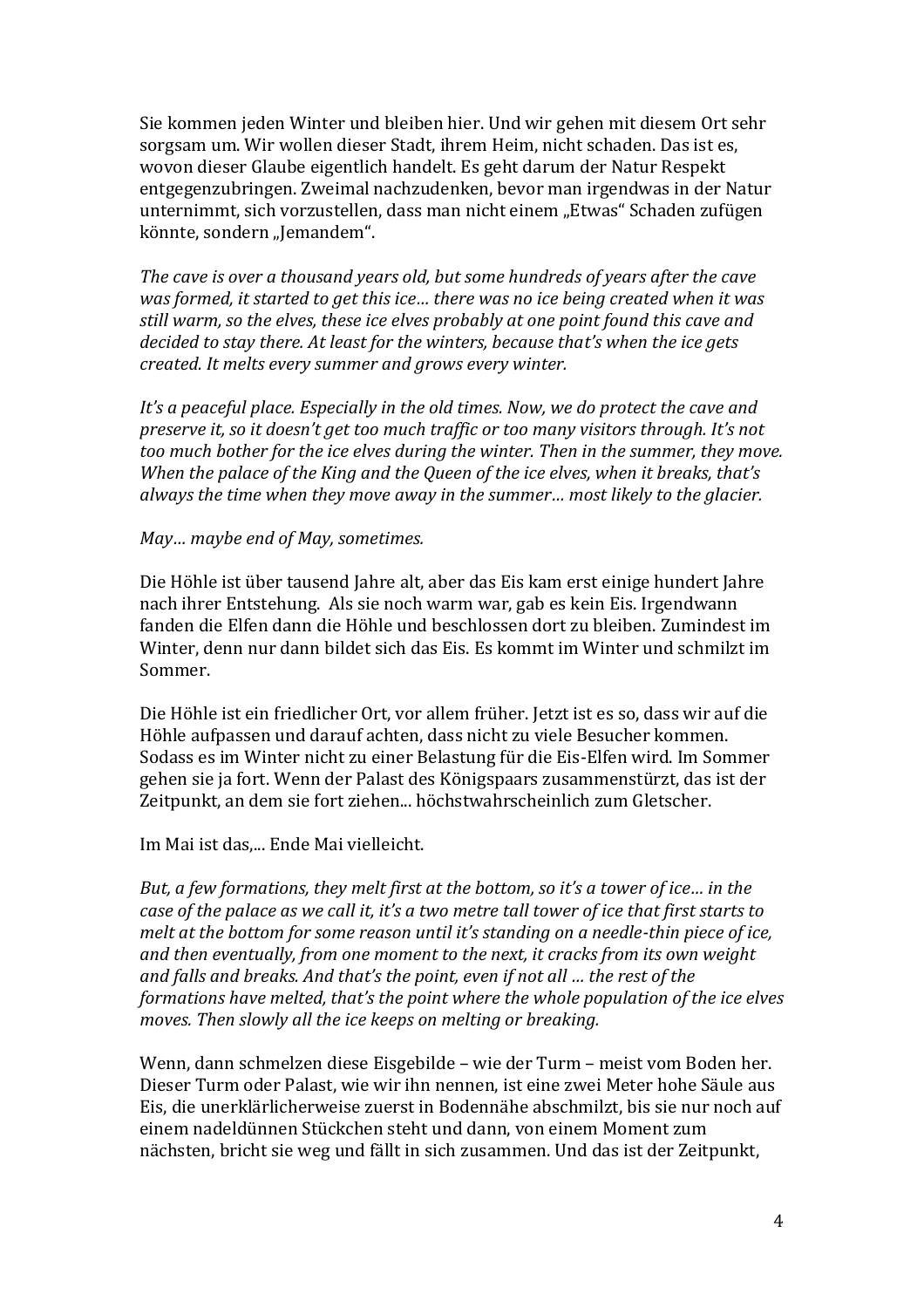wenn das Volk der Eis-Elfen umzieht. Und dann zerbricht und schmilzt das ganze Eis weiter fort.

Halldór Bjarnason. Fljótstunga.. Iceland, April 2015

# **6. Cardboard Recordplayer and a Phone Talk on Lyre Birds. Papp-Plattenspieler und ein Telefongespräch über den Leierschwanzvogel.**

*Demonstration of the cardboard record player inside the Tasmanian radio museum in Hobart. A recording of the missionary society for educational purposes for illiterate people.* 

*In Bogong, Mt. Beauty, I suddenly had this old lady on the telephone. She was talking about her encounters with lyrebirds in the vicinity of the hydro-electric dam.*

Plattenspieler-Vorführung des tasmanischen Radiomuseums in Hobart, eine Aufnahme der missionarischen Gesellschaft zur Belehrung analphabetischer Personen.

In Bogong, Mt. Victoria, hatte ich plötzlich diese alte Dame am Telefon, die über ihre Begegnung mit dem Leierschwanzvogel in der Nähe des Damms der hydroelektrischen Gesellschaft Mt. Beauty sprach.

## **7. The Dam/Kookaburra (Traditional). Der Damm/Lachender Hans (Volkslied)**

*The Dam! I just love it. I've been there at night… quite dark… and I just feel very comfortable there. I am always here by myself… and I feel safe… you know. And at ease.*

*Kookaburra sits in the old gum tree Merry, merry king of the bush is he Laugh, Kookaburra! Laugh, Kookaburra! Gay your life must be*

Der Damm! Den liebe ich! Ich war dort in der Nacht… alles dunkel… ich fühle mich einfach gut da. Ich bin hier immer allein… und ich fühle mich sicher, weißt du… und entspannt.

Hoch im Eukalyptus sitzt der Lachende Hans der fröhlichste König im Buschland Lache mein Hans, Lach laut, mein Hans Dein Leben lang wird dir nicht bang.

Madelynne Cornish. Bogong. Australia, November 2015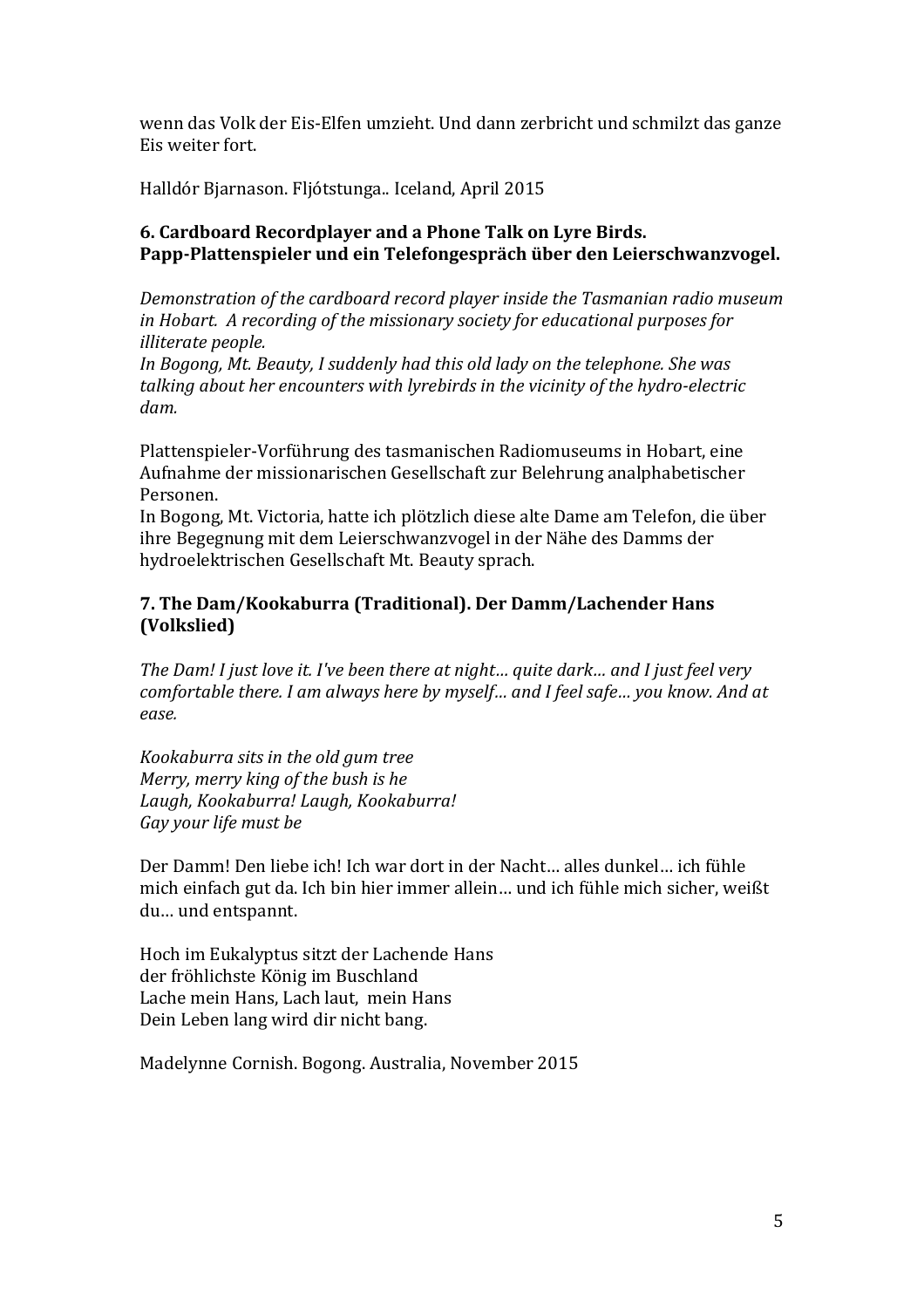#### **8. Whooper Swans. Singschwäne.**

*The sounds, yeah... Lots of wind sounds, occasionally, two or three times maybe I heard the sounds of the whooper swans above me as they flew over my head. Just about of the sound of the river and the rushing, because it is flowing very fast there and I just at the top of the cliff.*

Die Klänge: Jede Menge Windgeräusche und zwei oder dreimal vielleicht, hörte ich den Ruf der Singschwäne die über mir dahinzogen. Das war gerade so noch hörbar über dem Rauschen des Flusses, der dort sehr schnell fließt und ich stand ja ganz oben auf dem Kliff.

Susan Beattie. April. Fljótstunga. Iceland 2015

## **9. Horse Place. Pferde-Ort**

*Yes, I have places that are special for me, may for reasons nobody else has, definitely. Some are just because of a specific type of landscape, where is earth is in a kind of specific way… where I feel safe. There are certain places like that where I feel protected more than other places. Because it is a harsh climate and I often feel vulnerable. THe heavy winds, they take my balance… and things like that. And then there are other places where I have buried animals for example, you know that's a difficult thing…. A whole horse… that's a special thing to do, to put something in the ground like that… that always… I can always feel that… the energy from those places… ehm… things like that…*

Ja, es gibt Orte, die für mich speziell sind aus Gründen, die sonst niemand hat! Manchmal ist es eine bestimmte Art von Landschaft, wo die Erde sich in einer bestimmten Weise zeigt und wo ich mich sicher fühle. Und es gibt Orte, an denen ich mich beschützt fühle und sicherer als an anderen. Das ist ein raues Klima hier und ich fühle mich oft verwundbar. Die starken Winde bringen mich aus dem Gleichgewicht… solche Sachen. Und dann gibt es Plätze, wo ich Tiere begraben habe, … das ist ganz schön schwierig, weißt du. Ein ganzes Pferd … das ist schon speziell, so etwas in den Boden zu legen… also… ich kann das immer fühlen… die Energie, die an diesen Orten fließt… also solche Sachen.

Halldór Bjarnasson. April. Fljótstunga. Iceland 2015

## **10. Chickens in a Tree + The Shrunk House. Hühner im Baum + Das geschrumpfte Haus**

*We lived in the house that had been built out of the bricks of the old homestead which was down the track along the river. There was this beautiful long.. long driveway lined with olive trees. This must have been a hundred year old olive tree growth along the driveway, and there's a big monkey puzzle tree, two big stone pines and two Washingtonian palms. There was also a lilac bush. We didn't really see that much often a lilac bush flower down there. So there was this remnant garden that we'd play and fossick about as kids.*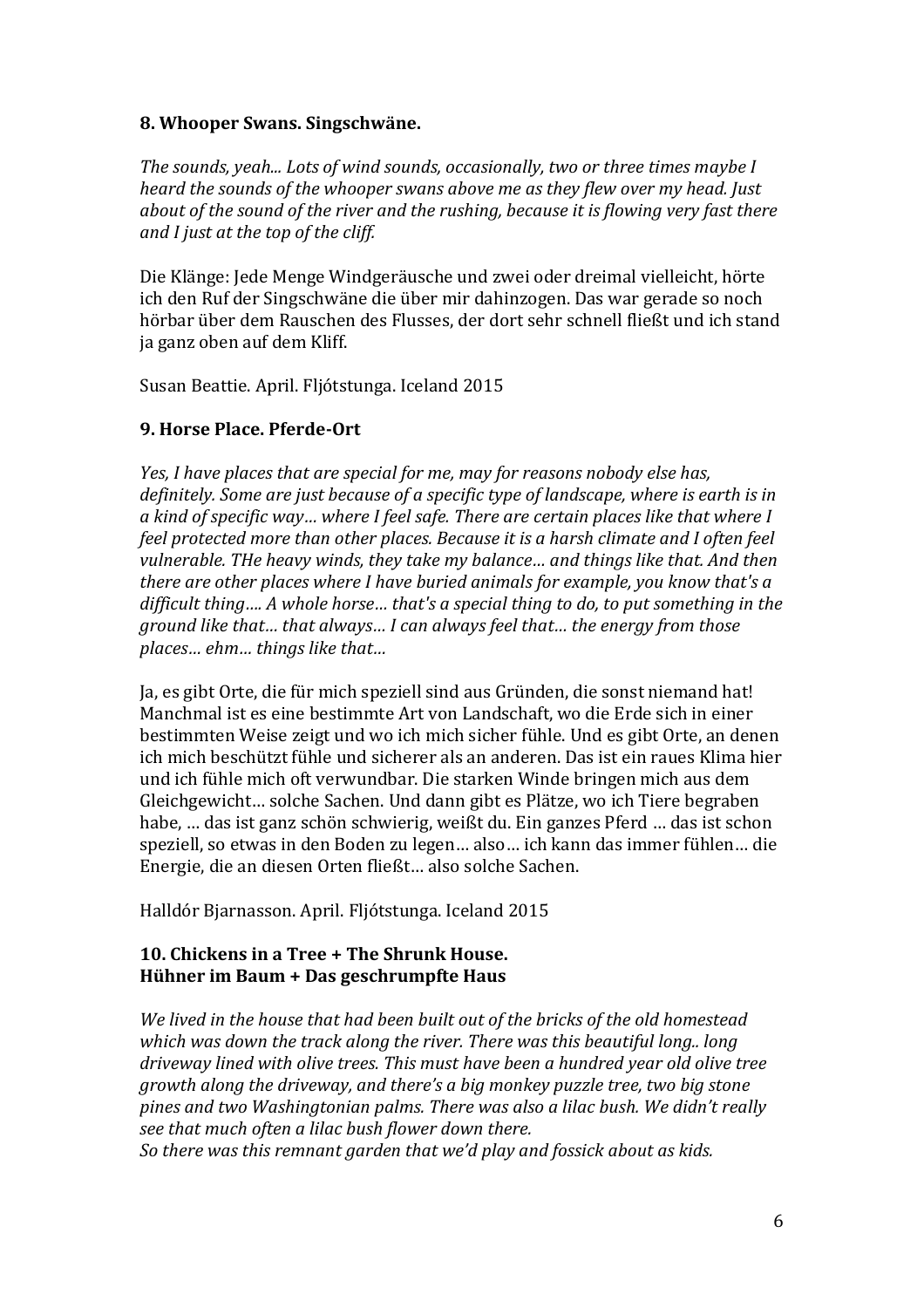*Mom had a lot of chucks. And we'd kill the chucks and then hang... chickens… Mom would hang them in the apricot tree at the back … around the house were some beautiful old fruit trees like the apricot tree. We'd hang… there's a particular smell when you pluck the feathers, you dip them in hot water –*

Wir lebten in dem Haus, das aus den Ziegelsteinen des alten Gehöfts gebaut war, die Straße runter am Fluss. Da war diese wundervolle lange Auffahrt gesäumt von Olivenbäumen. Die müssen über hundert Jahre alt gewesen sein. Dann wuchsen da noch eine Araukarie, zwei alte Pinien und zwei Washington-Palmen. Es gab auch einen Fliederstrauch, den sieht man dort in der Gegend nur selten. Das war also dieser Garten-Überrest, in dem wir als Kinder spielten und herumstöberten. Mom hatte jede Menge Hühner. Und wenn die Hühner geschlachtet wurden hingen wir sie… Mom hing sie in den Aprikosenbaum hinter dem Haus… ums ganze Haus wuchsen nämlich sehr schöne alte Obstbäume, auch der Aprikosenbaum. Und wir hingen… – also das gibt einen ganz bestimmten Geruch, wenn man die Federn rupft, die Hühner wurden in Heißwasser getaucht…

*… and something about light! Sometime Mom would clean the windows and she'd take all the curtains off tbere would be this… when we'd have a nap in the afternoon, and the light would seem much starker and… somehow there's a feeling of …. Hollowness?*

Und dann war da was mit dem Licht! Manchmal, wenn Mom zum Fensterputzen die Gardinen abnahm, da war das… also wenn wir unseren Nachmittagsschlaf hielten und das Licht war so viel stärker… und irgendwie war da ein Gefühl von... Leere?

*Mom made these beautiful curtains in the kitchen that were white knitting with little mauve dots and she also painted their bedroom… that beautiful mauve colour… ah… can't quite….*

*Because the house is now a ruin. The house is a ruin and no one ever lived in it again, So sometimes when I've gone back… it's very peculiar because we'd go there and the house is deteriorated because of the environment… but my mother's good brown carpet is…, wool carpet!... beautiful wool carpet is there, it is still not very worn but slightly ruined by the animals, and the curtain is still on the furnishing windows, but they are all kind of ripped and draped and the house shrunk! Yeah. It's really much smaller. It is really a third of the size smaller. So it's quite a strange feeling.*

Mom hatte diese wunderbaren Vorhänge für die Küche genäht, weißes Garnzeug mit kleinen rosa Punkten darin und sie hat auch ihr Schlafzimmer gestrichen in diesem wunderschönen Blassrosa... ah...

Aber jetzt ist das Haus eine Ruine. Es ist eine Ruine und niemand hat seitdem mehr drin gelebt. Wenn ich ab und zu dorthin zurück kam, war das ziemlich seltsam, weil, wir fuhren also dorthin und das Haus ist in schlechtem Zustand – auch wegen all der Tiere dort... aber der gute braune Teppich meiner Mutter, ein Wollteppich!, dieser wunderschöne braune Wollteppich ist da immer noch. Nicht besonders abgenutzt, aber verschmutzt von den Tieren und die Vorhänge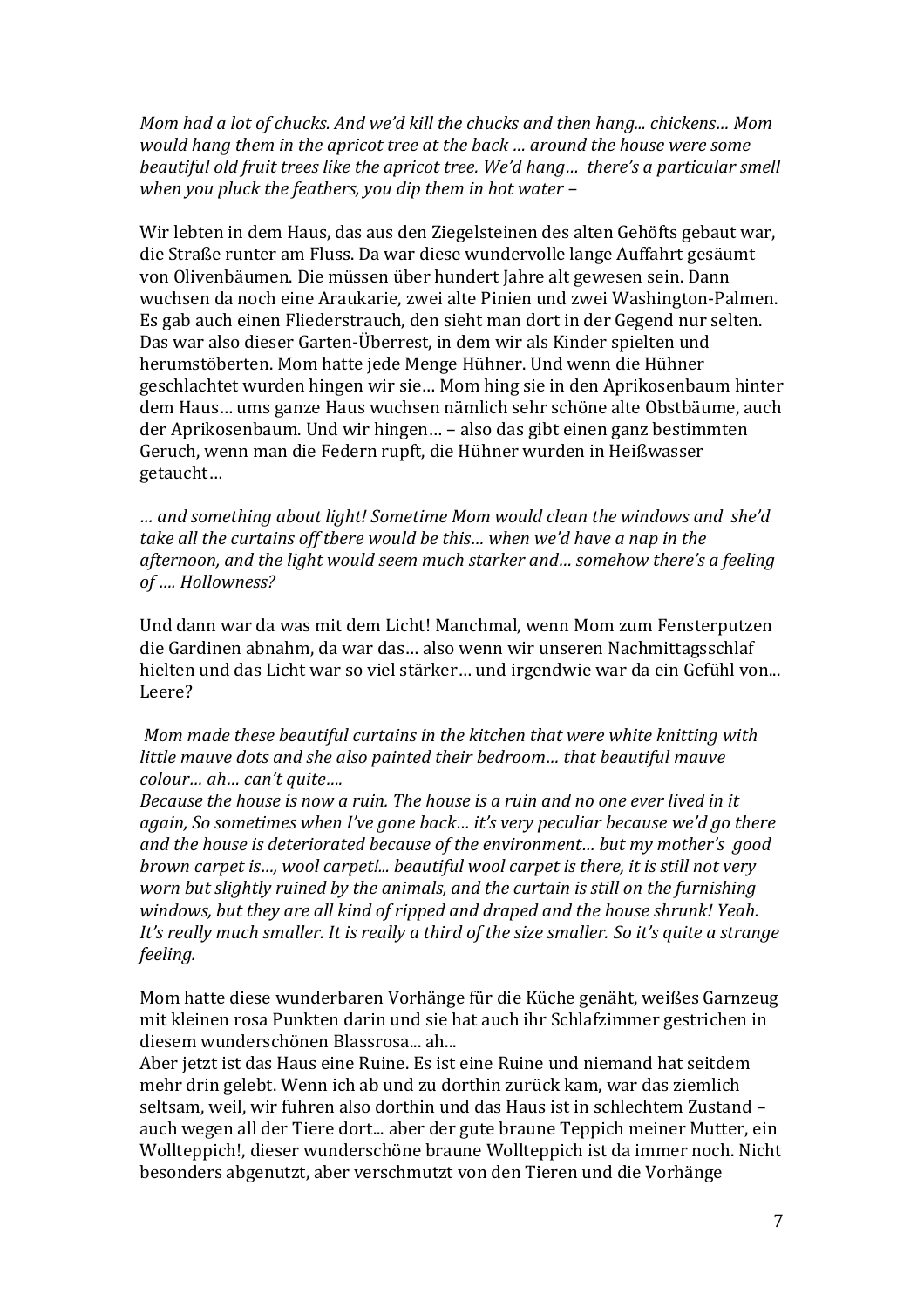hängen auch noch vor den Fenstern, aber sie sind zerschlissen und verdreht und das ganze Haus ist geschrumpft. Ja! Es ist wirklich viel kleiner! Es ist um ein ganzes Drittel kleiner geworden. Darum... ist das schon ein komisches Gefühl.

Simone Harley. Melbourne, Heathcote/Sydney, November, Australia. Cello: Coco Harley.

## **11. Blue Flower. Blaue Blume**

*There is a very small blue flower. Some call them "The Cat's Eyes". Very very very blue. And very small. And it has four petals, very small. And you can only see them when the grass is very short... and they blink from the ground... they're so blue. But if you touch them they close, so it's a really wonderful flower*

- *But you can't touch it? I can touch it. But then it closes.*

Da gibt es eine sehr kleine blaue Blume. Manche nennen sie "Katzenauge". Sehr sehr blau. Und sehr klein. Sie hat vier Blütenblätter, wirklich klein. Man kann sie nur sehen, wenn das Gras kurz ist... sie leuchten dann am Boden, so blau sind sie. Aber wenn man sie berührt, schließen sie sich. Eine wirklich wundervolle Blume ist das.

- Aber man kann sie nicht berühren? Ich kann sie berühren. Aber dann schließt sie sich.

Jónìna Marta Arnasdóttir. Fljótstunga, Iceland, April 2015

# **12. Black Landscape/The Rock. Charlotte Law/Chris Barry. Schwarze Landschaft/Der Berg.**

*This was a almost completely black landscape, very industrial and sort of remote in its… kind of… there wasn't really a human element to it apart from some sign posts and a road. the river and the road were… no, actually at this point the river was very blue. The river was sort of running through this black landscape with piles of… its not gravel but things that are used for gravel. I liked it because it was all kind of gathered waste, gathered waste material or gathered debris.*

Diese Landschaft war fast vollkommen schwarz, sehr industriell und... da gab's kein menschliches Element darin, abgesehen von ein paar Schildern und einer Straße. Der Fluss und die Straße waren... nein, eigentlich war der Fluss an dieser Stelle sehr blau. Er durchfloss diese schwarze Landschaft, in der Haufen lagen von... nicht Schotter, aber das Zeug, dass sie als Schotter verwenden. Ich mochte das, weil es wie eine Ansammlung von Überresten aussah, wie Abfall oder einfach Schutt.

*We went for a trip once and we were on the main road. They were pointing out this ridge and they said that's the women dancing, you know… of course I've never known that.*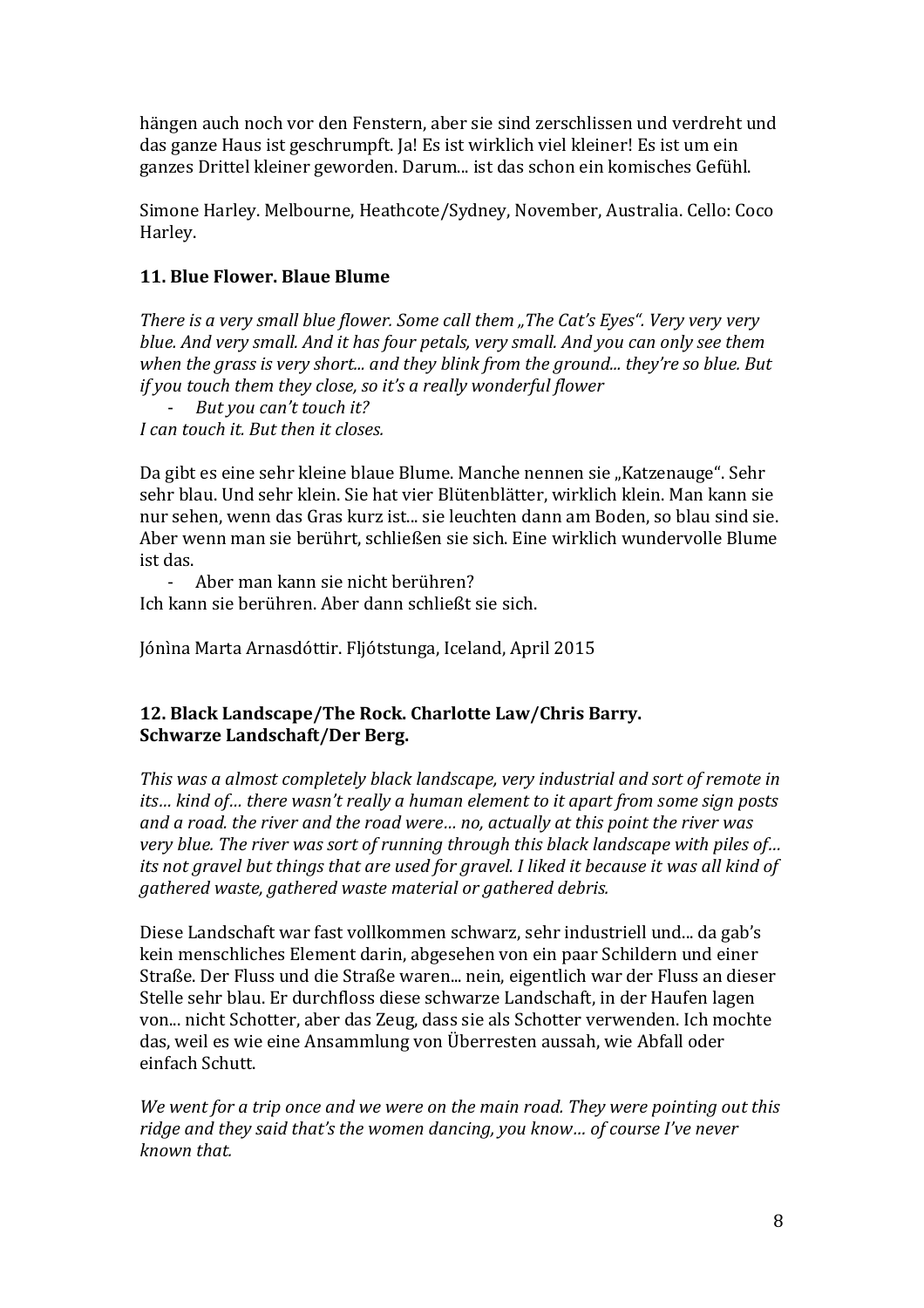*Yeah. They were just heaps of material which allows you to play… in a different way. It's got a weight and a density to it, so it can take you as well as you can take it. So you can physically interact with that.*

Wir machten zusammen einen Ausflug und waren auf der Hauptstraße. Sie zeigten mir diesen Grat und sagten, das seien die "Tanzenden Frauen", das hatte ich natürlich nie gewusst....

Yeah. Das waren einfach nur Haufen von Materie, eine Art Spielmaterie... Sie hat ihr Gewicht und eine eigene Dichte, und so kann sie auf dich einwirken und auch umgekehrt. Du kannst also mit ihr physisch interagieren.

*… As long as I've been going there and I have driven up and down this road a thousand times. They saw another formation and said that's the turtle and, you know, there is so much in this landscape, unless you're with people, you know and they point out this mythology, and that dancing woman went on for quite a long time.*

*They're dancing because it's quite rhythmic this… this piece of rock. So, you know this landscape is full of these stories, people know. And it...*

...sooft ich da entlang gefahren bin und ich bin diese Straße tausend Mal hoch und runter gefahren. Dann sahen sie eine andere Felsgruppe und sagten, das sei die "Schildkröte" und echt, da ist so viel in dieser Landschaft. Wenn du nicht mit Leuten zusammen bist, die auf diese Mythologien hinweisen– und diese "Tanzenden Frauen" erstreckten sich noch ziemlich lang hin.

Sie "tanzen", weil dieses... dieses Felsstück ziemlich rhythmisch ist. Diese Landschaft ist einfach voll mit Geschichten, die die Leute kennen. Und sie...

*There's a road leading –* Da ist eine Straße –

*.. and it's full of massacres that haven't been claimed yet.* … ist auch voller Massaker, die niemand bisher angezeigt gemacht hat.

*… a yellow sign* … ein gelbes Schild

*It's such a really complex…* Es ist so unglaublich komplex...

*… like triangle shape sign with a red border…* ... ein dreieckig geformtes Schild mit einem roten Rand... *I don't know what I think about the landscape anymore, you know.* Ich weiß echt nicht, was ich überhaupt noch über diese Landschaft denken soll.

*The road leads through this landscape up into the further highlands and there's a glacier ahead.*

Die Straße führt durch diese Landschaft weiter in das Hochland und dann ist da ein Gletscher.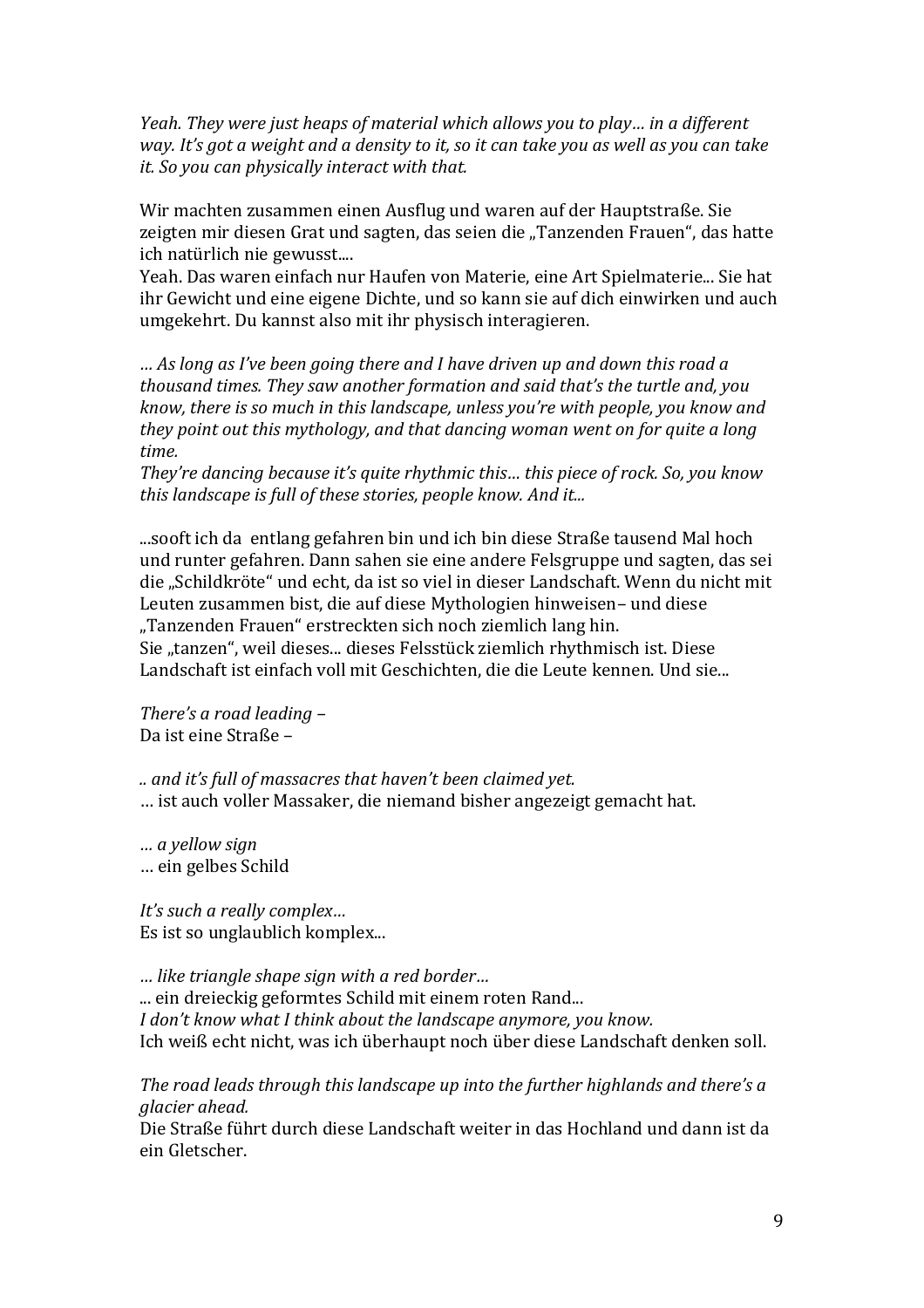*That's the other thing with this landscape, there's a lot of sacred sites everywhere.* Die andere Sache mit der Landschaft hier ist, dass es viele heilige Orte gibt.

*... the mountains are black*

... die Berge sind schwarz.

*... and yet, you know, people are climbing the rock. People should have said, forever you could not climb the rock* ... und trotzdem müssen die Leute auf diesen Berg steigen, wo man hätte sagen müssen, "Lasst das sein, steigt nicht auf diesen Berg." *The glacier is white.* Der Gletscher ist weiß. *There's so much money in it they won't stop it,*

Da steckt so viel Geld drin, sie hören damit nicht auf.

*… the sky is blue, and then down closer…* Der Himmel ist blau und weiter unten...

*… Because everybody wants to climb this stupid rock!* ...Weil jeder auf diesen blöden Berg steigen will!

*There are three of these.. ah, they are almost like rooftops,* Da sind drei so... fast wie Hausdächer,

*And then if you go… I mean the most gorgeous thing about the rock is to go around it which is quite nearly 10 k…* 

Und wenn du selbst da bist... also, das Beste an diesem Berg ist eigentlich ihn zu umwandern, das sind fast 10 km...

*Small rocks. Piled up. But there is tractor around to take them away.* Kleine Felsen. Aufgetürmt. Aber kein Traktor ist da um sie fortzuschaffen. *And that's where some of the really major men's sites are and you got to walk… walk a way for about a quarter of a kilometre…*

Ein paar der wichtigsten Kultstätten für Männer liegen dort und man muss auf einer Distanz von einem Viertelkilometer wegbleiben...

*Massive amounts of space.*

Gewaltige Mengen an Raum.

*And there's no heavy machinery and there's no tools and there's no working people.* Und es gibt keine schweren Maschinen und keine Werkzeuge und keine Arbeiter.

*You can't go near it, you know, which is great.* Du kannst da nicht näher ran und das ist großartig.

*There's not much ahead of me…* Da gibt's nicht nicht viel…

*… Because that shows you how important that site is. That site's really major. Because it's so sacred you can't go near it.*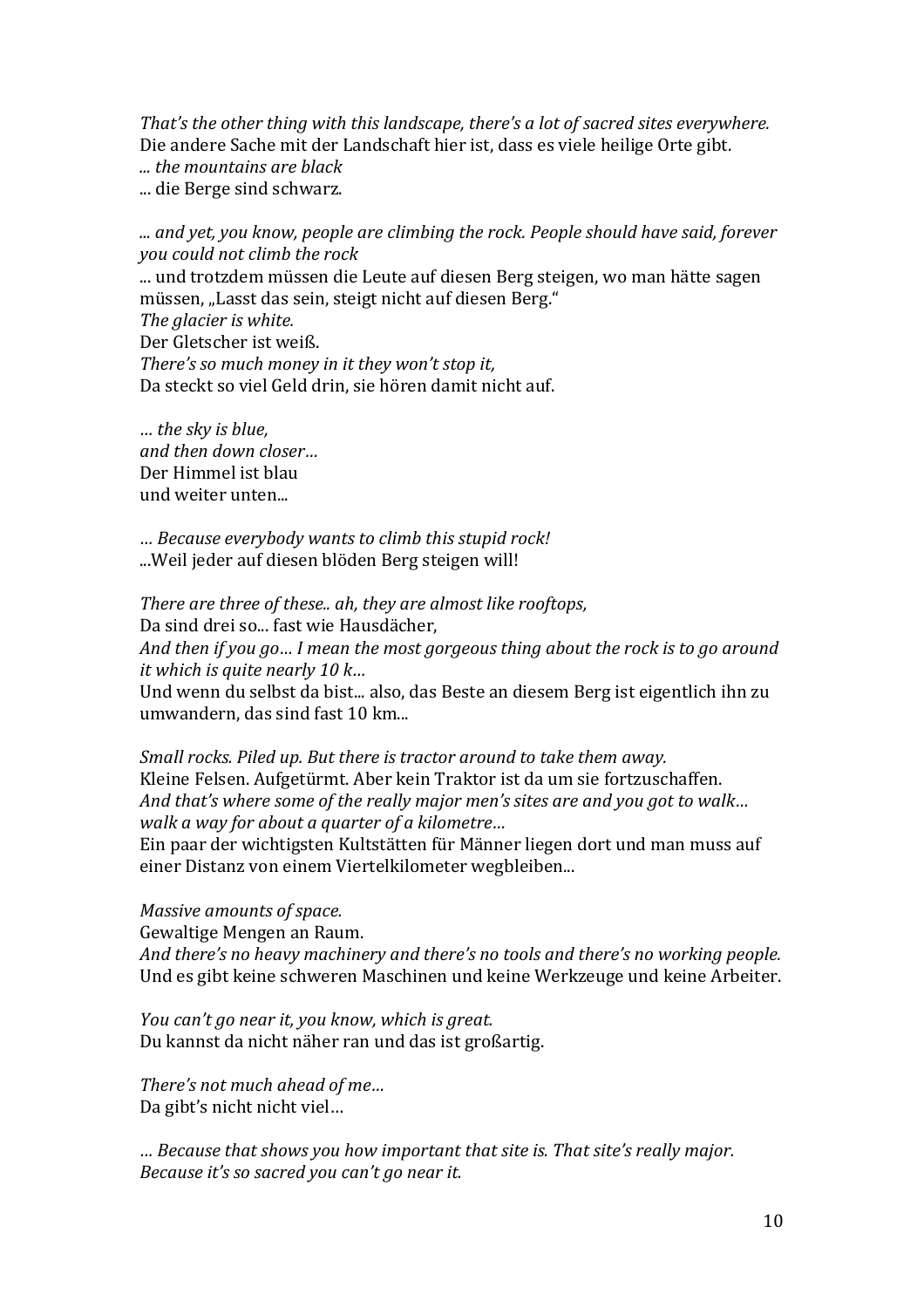... weil das einem klarmacht, wie wichtig dieser Ort ist. Dieser Ort ist einer der Bedeutendsten überhaupt. Weil er so heilig ist, dass man fern bleiben muss.

*To the north: rocks! Black rocks.* Im Norden: Felsen! Schwarze Felsen.

*So they make the tourists walk away which I think is great.* Also bringen sie die Touristen auf Abstand und ich finde das großartig.

*Further to the West if I turn around…* Weiter im Westen, wenn ich mich umdrehe…

*And it's a men's site, so if you're a woman you really have to walk, because, you know the culture…*

Und es ist ein Ort der Männer, das heißt, dass du als Frau wirklich weit gehen musst, weil in dieser Kultur...

*There's a river that runs past…* Da fließt ein Fluss...

*There are men's sites and women's site and you can't go onto a men's site.* … gibt es Männerorte und Frauenorte und als Frau darfst Du keinen Männerort betreten.

*If you weren't in Iceland, if you were in England and you saw a river this kind of blue it would feel a bit disturbing…*

Wenn man nicht in Island, also wenn man in England wäre und einen Fluss von diesem Blau sähe, wäre man schon ein bisschen verstört...

*It's... ah… so many people had heart attacks and broken legs and all sorts of stuff, you know.*

Es ist… so viele Leute hatten schon Herzattacken und Beinbrüche und alles Mögliche…

*The landscape is completely these little rocks anyway.*

Die Landschaft besteht nur aus diesen kleinen Steinen.

*Stupid old people going up the rock they can't climb.*

Lauter alte Deppen, die Felsen hochklettern ohne es zu können.

*It seems…*

Es scheint…

*It's hard, it's really hard…*

Es ist schlimm, wirklich schlimm...

*… unnatural*

… unnatürlich

*… I mean if you got a relationship with aboriginal people how…*

… wenn Du eine Beziehung hast zu den Aborigines und dann zu sehen... *You shouldn't drink the water or swim in the water…*

Man sollte dieses Wasser lieber nicht trinken oder darin schwimmen...

*… people just show no respect towards them all the time, you know, so!*

... wie die Leute Ihnen einfach keinen Respekt zollen, also!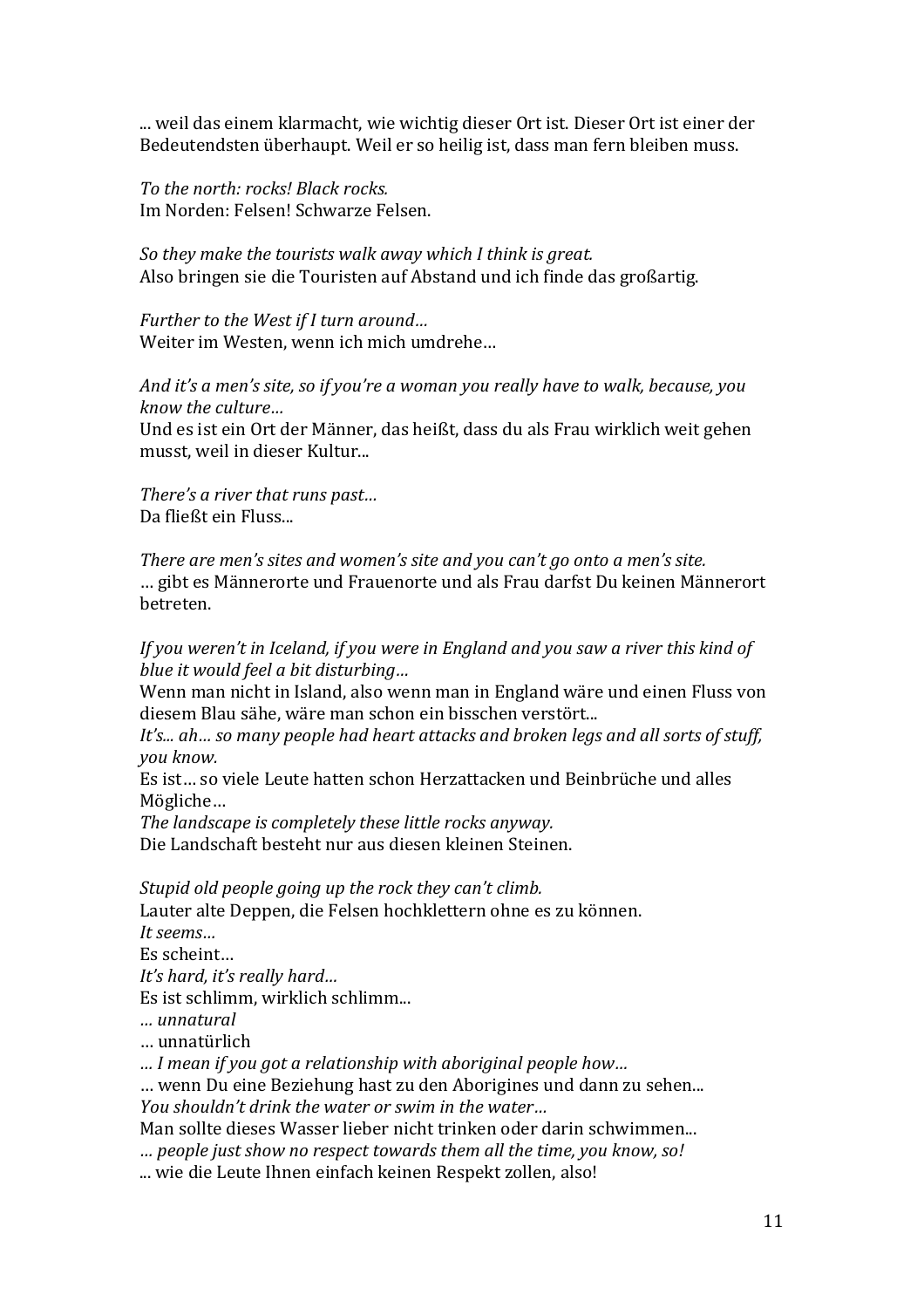*… Because you never know… what is happening in the environment.* ...Weil man weiß ja nie, was in der Umwelt passiert ist.

# **13. Blueberries. Blaubeeren.**

*It is a amazing what a place can be… just mounts in the grass…Just lying between the mounts and nobody sees you but you can see the sky and hear the birds and lie there still. That was my… when I was young.*

So ein Ort kann einen schon staunen lassen... Hügel im Gras, nur Hügel im Gras und du liegst darin und niemand sieht dich. Und du siehst den Himmel und hörst die Vögel und liegst da still. Das war mein... als ich jung war.

*But when I was older, I was going… just looking… in the lava, I liked to walk in the lava and find some new places. Maybe there was one fern or something.. And how to going back and find it was always a pleasure. In this landscape you can… there's many places that you can find and loose again. Small places. You have to go every day to some place in the lava to really know it. My favourite was going berry picking. blueberry picking. And I could go in the morning and not come back until the evening, when I was maybe… ten?*

Als ich dann älter war, ging ich nur um zu schauen... in die Lavafelder. Ich mochte das, in die Lava gehen und neue Orte finden. Vielleicht fand ich einen Farn oder was anderes... Und dann noch mal zu gehen und zu versuchen, ihn wieder zu finden. Das hat mir Spaß gemacht. In dieser Landschaft gibt es viele Orte, die du finden und wieder verlieren kannst. Kleine Orte. Eigentlich musst du jeden Tag zu einem Ort in der Lava gehen um ihn wirklich zu kennen. Aber am liebsten ging ich Beeren pflücken. Blaubeeren pflücken. Ich ging am Morgen los und kam vor Abend nicht zurück. Das war... da war ich vielleicht zehn?

*So, blueberry picking… I have my own places to pick the berries, is maybe the most thrilling of it. From here you can see one of these places. This was the furthest meadow. You could go and make a grass? maybe late in August when you are fetching the hay. I was raking up the rests and then I could go and loose myself somewhere in there berry picking. And I often slept also. When the weather was good, I lay on the moss and slept. This is very happy memories. And all the berry picking memories are so… so good! Still I don't know anything better than picking berries. Blueberries, yes.*

Ja, Blaubeeren sammeln! Ich hab' meine eigenen Plätze... das ist vielleicht das Beste überhaupt. Von hier aus kannst du einen davon sehen. Das war damals die am weitesten entfernte Wiese. Da ging ich hin, im späten August, zur Heuernte. Ich harkte die Reste zusammen und danach konnte ich gehen und mich selbst verlieren beim Beerensammeln. Ich schlief auch dort. Wenn das Wetter schön war, legte ich mich ins Moos und schlief. Das sind sehr glückliche Erinnerungen. Alle Erinnerungen an das Beerenpflücken sind so gut! Und ich kenne immer noch nichts Schöneres als Beerenpflücken. Blaubeeren, ja.

Jónìna Marta Arnasdóttir. Fljótstunga, Iceland, April 2015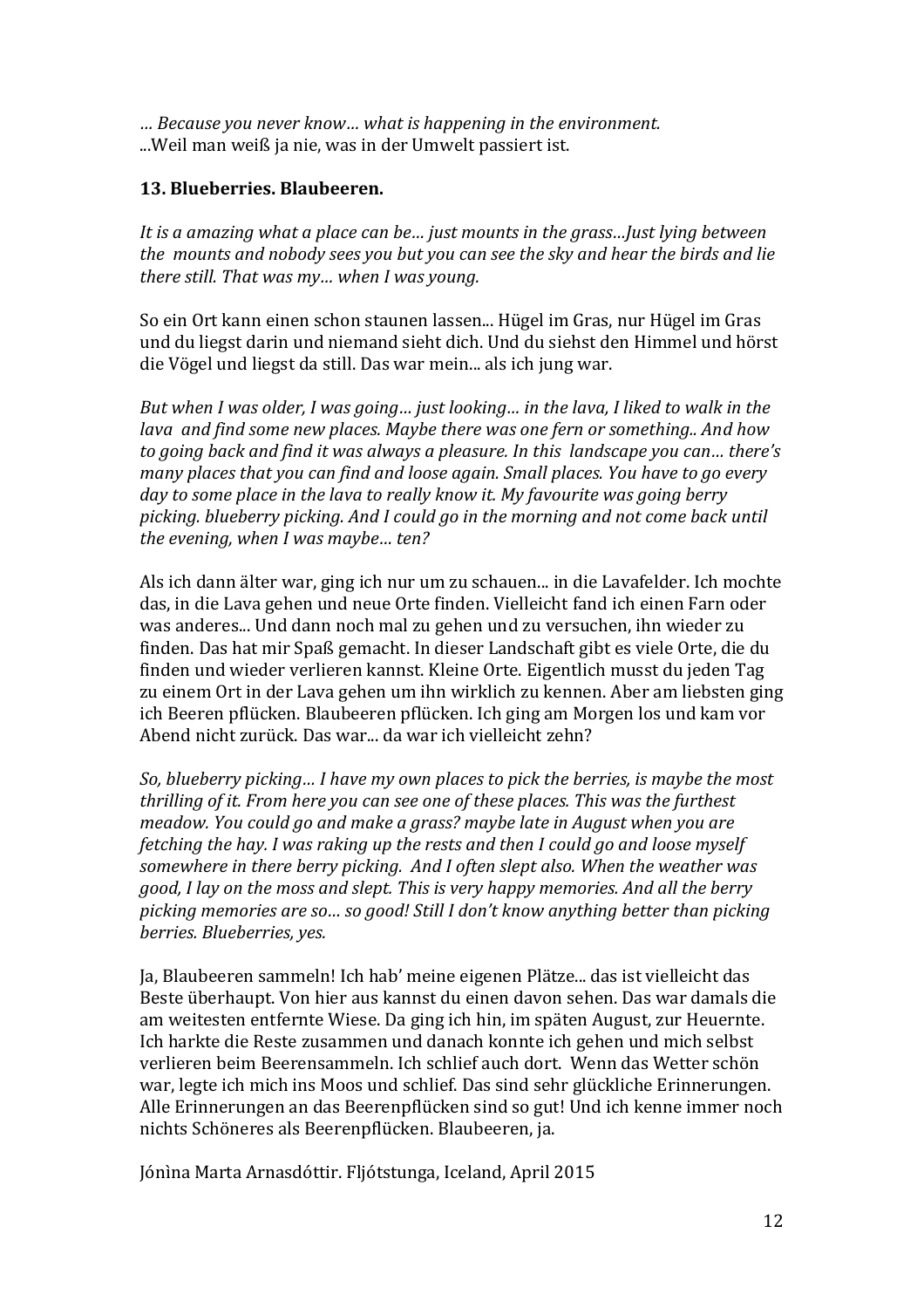## **14. The Hidden Place. Ein versteckter Ort**

*A hidden place means to me... there is a place when I go up the Black Possums Spur track and I keep going up, and I pass Little Mount Arthur Fire Trail, I go further up here, up Mount Arthur Fire Trail, and you keep walking and all of a sudden you come to this.... So: everywhere is gum trees in this section, right! You're walking and walking in gum trees up this fire track... and then you get up to this... top... and there is... It's like a secret garden. There's all these, these – not a lot – some fir trees. And that's like a hidden place to me. It's like you've come to a new place and not many people go there, you know, like this secret garden. That's something I would describe as a hidden place, you know... Something that takes you by surprise, that you don't expect, you're not expecting it and that no one... very very rarely sees this place. That's a "hidden place" to me.*

Ein versteckter Ort ist für mich... also, es gibt einen, wenn ich den Black Possums Spur Track hoch gehe und ich gehe immer weiter hoch, an Mount Arthur's Fire Trail vorbei, und noch weiter bergauf und immer weiter und plötzlich kommst du zu –... Okay, also überall stehen nur Eukalyptusbäume in diesem Abschnitt. Du gehst und gehst umgeben von Eukalyptus auf diesem Fire-Track-Pfad... und kommst oben an und da ist –... Es ist wie ein geheimer Garten. Da sind all diese, diese – nicht viele aber doch einige – Kiefern. Und das ist für mich ein versteckter Ort. Es ist, als hättest du einen neuen Ort betreten und nicht viele Leute kommen da vorbei, weißt du, an diesem heimlichen Garten. Genau so würde ich einen versteckten Ort beschreiben, ... als etwas, dass dich überrascht, dass du nicht erwartest. Dass man es also nicht erwartet und dass niemand oder nur sehr selten jemand diesen Ort zu Gesicht bekommt. Das ist für mich ein "versteckter Ort".

Madelynne Cornish. November. Bogong, Mt. Victoria, Australia 2016

#### **15. Snakes. Schlangen**

*Woahh haha, that's a snake! Conversation snippets father and children. Child: I can't see! Daddy I can't see! Oh look! .. is it poisonous? … yes there are poisonous snakes…*

*Simone: We had snakes on the farm, of course, because we were on the river, we had lots of brown snakes and my grand father made my mother, for my mother a long metal thing she could kill them with. So, often we'd come home and she had killed another snake that would be hanging over a 44 gallon drum that was like a bin. And one day there was a whole lot of baby snakes, I thought they were coming out of the hose, but that's probably wrong, but there was a whole lot of baby snakes and somehow mom caught them and put them into a bottle of methylated spirits. you must never kill a snake you should just let them go –*

*So we had the bottle in…you know how you have your cabinet with all your special crockery from your wedding, the display cabinet? So in that cabinet we had the*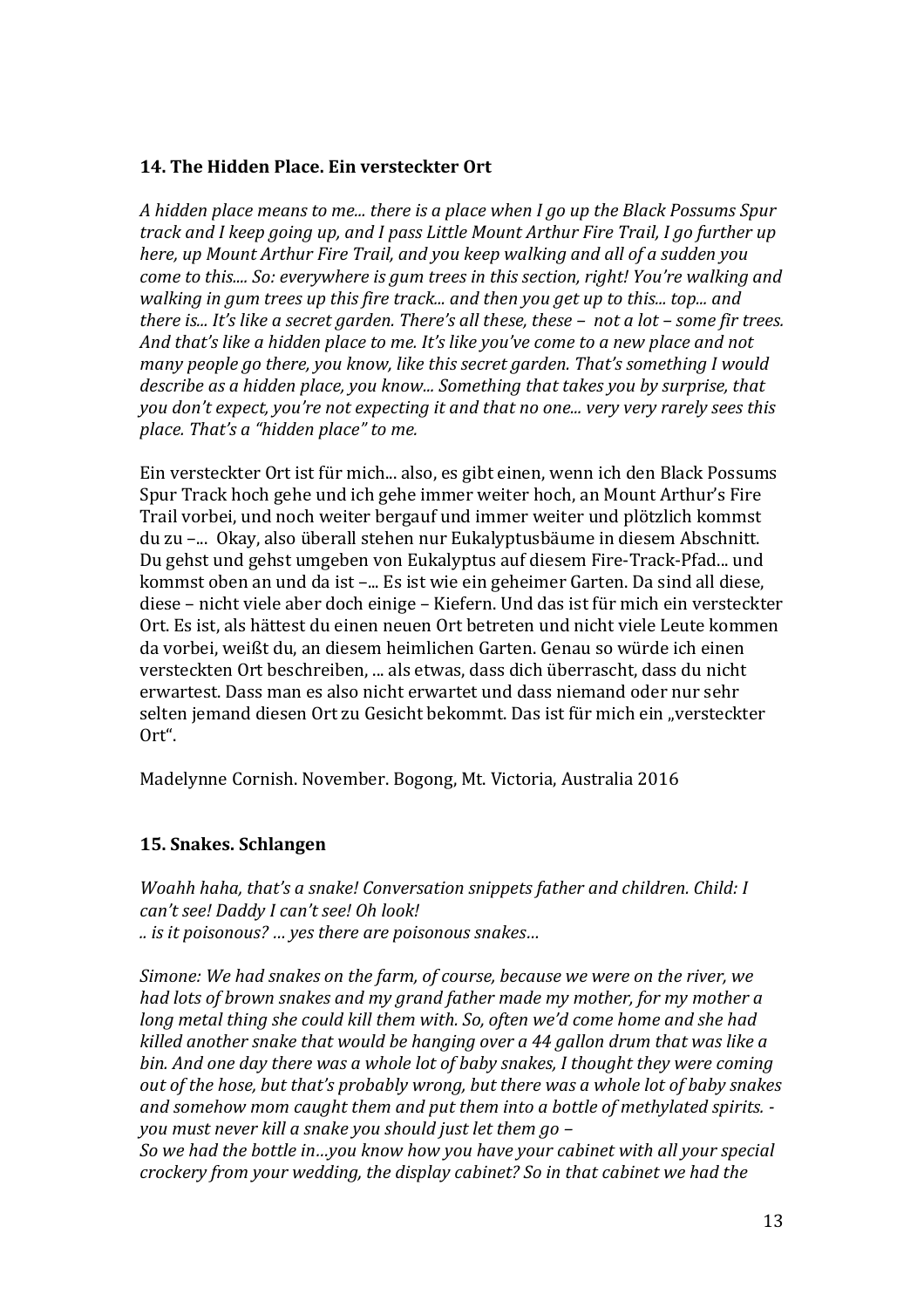*things mom and das got for their wedding like a nice cake stand and then there was the bottle with the baby snakes. Another was a bug that went into my fathers ear that my mother flushed out, it was about this big… a bout a centimeter long and then there was a lego block my baby sister swallowed and then there was all the good things… in that cupboard.*

"Haha, da ist die Schlange!" Gesprächsfetzen Vater und Kinder. Kind: "Ich kann nichts sehen, Papa, ich kann sie nicht sehen... Oh, guck doch! ... ist die giftig?... Ja, viele giftige Schlangen..."

Simone: Natürlich hatten wir Schlangen auf der Farm, wir wohnten ja am Fluss und es gab jede Menge brauner Schlangen. Mein Großvater machte für meine Mutter so ein langes Ding aus Metall, mit dem sie sie töten konnte. Also kamen wir nach Hause und Ma hatte wieder eine Schlange umgebracht und die hing über einer 44-Gallon-Tonne. Und eines Tages war da ein Haufen kleiner Schlangenbabies. Ich dachte, die wären aus dem Gartenschlauch gekommen, aber das kann so nicht stimmen. Jedenfalls waren sie da und meine Mutter fing sie alle ein und tat sie in eine Flasche mit Methylalkohol. (Man sollte aber Schlangen gar nicht umbringen, sondern sie laufenlassen) Wir stellten diese Flasche… du kennst doch diese Art von Schank, wo das Hochzeitsgeschirr drin steht, so ein Glasbüffet? In dem standen die Sachen, die Ma und Pa zu ihrer Hochzeit geschenkt bekommen hatten wie eine hübsche Tortenplatte… und dort stand die Flasche mit den Babyschlangen. Da war auch ein Käfer, den meine Mutter aus dem Ohr meines Vaters rausgespült hatte (sie war mal Krankenschwester), der war etwa einen Zentimeter lang und dann noch ein Legostein, den meine kleine Schwester als Baby verschluckt hatte und dann natürlich all die guten Sachen… in diesem Schrank.

Children + Simone Harley. Tasmania + Australia, December 2015

# **16. The Crevasse II, Die Spalte II**

*To the North. To the north I am standing with my feet on the edge of the crevasse and it is going in a horizontal line from my left to right in front of me. For the first 20 meters I can just see the snow covering the crevasse and then the snowy hillside beyond that. And then nothing really… there's just mountains in the distance and other snowy peaks and maybe just a hint of the top of the glacier. To the South I am facing where the glacier, the crevasse ends and comes out into the river, so I can see the river in front of me, the crevasse is now on my left and the river is now going horizontally across and… right at the side of my vision I can see a little waterfall and the cliffs are black and there's bits of snow in them and then just in the distance there is a farm house. And if I turn 90 degrees again and look south, on my left the river is kind of snaking along until it gets lost between the hillsides. In this direction there's lots of snow and the highlands just go on and on and on and there's a peak, just that single peak in the distance, lots of moorland, lots of sky and it's windy and there's lots of moss that's close to me as well.*

Also Richtung Norden. Richtung Norden stehe ich mit meinen Füßen am Rand der Spalte und diese zieht sich in einer horizontalen Linie von links nach rechts.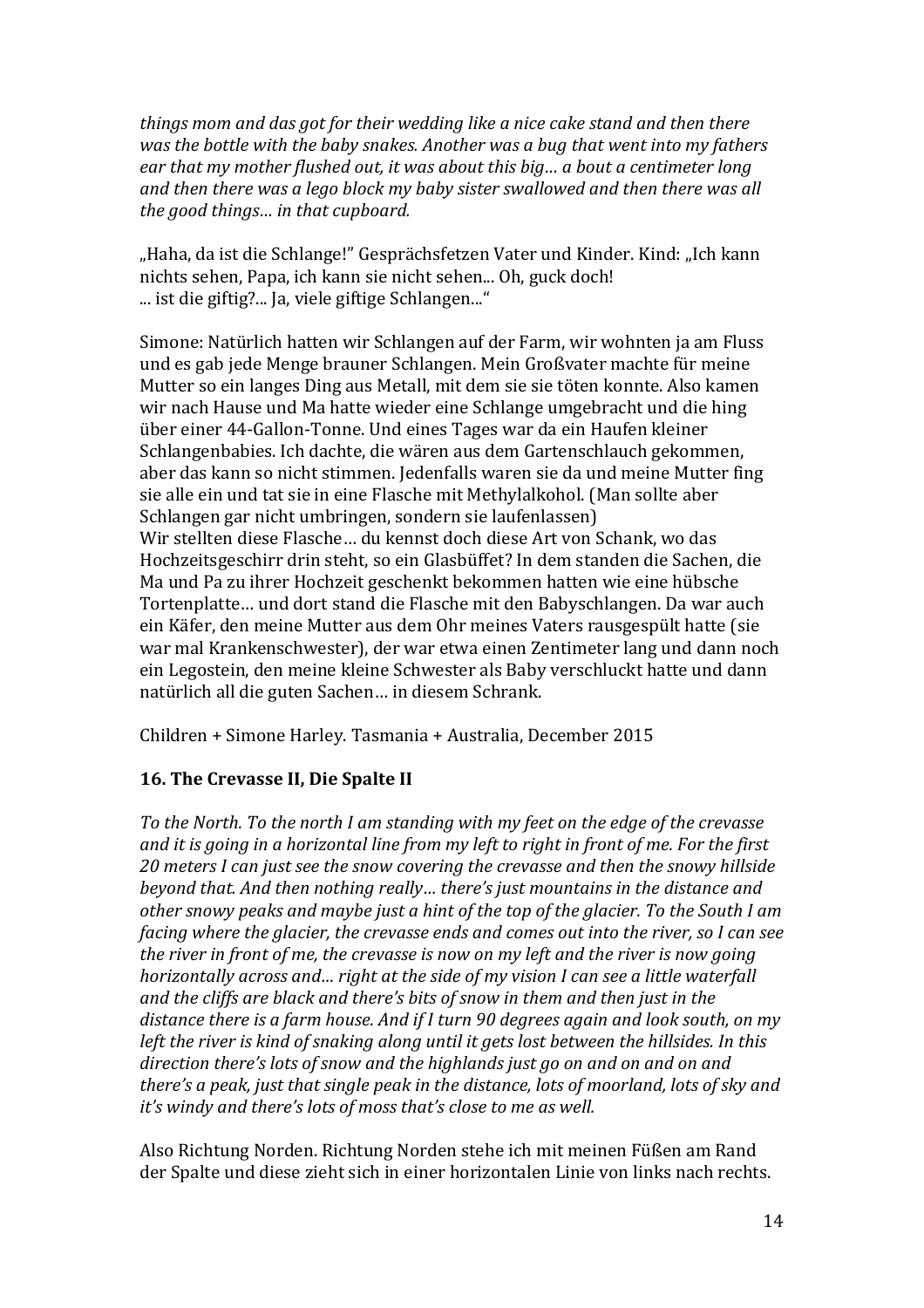Die ersten zwanzig Meter sehe ich nur den Schnee, der die Spalte bedeckt und dann kommt der verschneite Hügel dahinter. Und dann eigentlich nichts... Berge in der Ferne und mehr verschneite Gipfel und vielleicht eine Andeutung der Gletscherkuppe. Nach Süden hin sehe ich, wo der Gletscher und die Spalte enden und in den Fluss übergehen. Ich sehe also den Fluss vor mir, die Schneekluft zur Linken, und der Fluss zieht sich horizontal vor meinen Augen hin. Am Rand meines Blickfelds ist noch ein kleiner Wasserfall und das Gestein da ist schwarz mit weißen Schneesprenkeln darin und dann liegt in der Ferne noch ein Bauernhaus. Drehe ich mich wieder um 90 Grad nach Süden, schlängelt sich der Fluss zu meiner Linken bis er sich in den Hügeln verliert. In dieser Richtung gibt es jede Menge Schnee und das Hochland geht immer weiter und weiter und dann ein Gipfel, nur dieser eine Gipfel in der Ferne. Jede Menge Sumpfland noch, viel Himmel und es ist windig und dann noch viel Moos, das in meiner Nähe wächst.

*Also, because I had my hood up… now and again it did this very compact little bits of snow, not lush fat snowflakes but like tiny bits of hail blowing against my hood so I could hear the sound of I could hear the sound of hail hitting my hood. And in fact when that was happening, it was blowing from this direction I couldn't turn my face to the wind because it was just too painful.*

*The sound my feet made: Crunching in the snow… and then… because the rocks around here are so distinct and sharp, sometimes when you're up and walking on a little mountain you dislodge several of them, they got a really high pitched almost tinny sound as they clatter together and fall down the little mountain. It reminds me a bit of the sound that ice makes when it… just when you first put it into a gin and tonic and it does that little "clink" and starts to melt, the first crack in the ice it is a quite high pitched little clink and these rocks are quite high pitched, I liked the sound actually, so I stopped so that I could hear it.*

Außerdem, weil ich meine Kapuze aufhatte, flogen immer wieder diese kleinen kompakten Schneestückchen, keine dicken weichen Flocken, sondern mehr so winzige Hagelkörner, dagegen. Das konnte ich auch hören, dieses Geräusch... Ich konnte die Töne dieses Hagels hören wie er gegen meine Kapuze prasselte. Und, weil er genau in meine Richtung wehte, konnte ich mein Gesicht nicht in den Wind drehen, denn es tat einfach zu weh.

Das Geräusch meiner Schritte: Knirschen im Schnee und dann... weil die Steine in dieser Gegend dünn und scharfkantig sind und wenn du einen Hügel hochsteigst sich immer einige dabei lösen, gibt es einen eigenartig hohen, fast schon metallenen Klang, wenn sie aneinander klirren und den Hügel abwärts rutschen. Es erinnert mich ein bisschen an den Klang von Eis, wenn es... als wenn Du einen Eiswürfel in einen Gin Tonic tust und es macht dieses kleine "Kling" und fängt zu schmelzen an. Der erste Riss im Eis, so ein hohes dünnes Geräusch. Alle Steine hier haben diesen hohen dünnen Klang. Ich mochte das und darum blieb ich stehen um zu lauschen.

*A recording of a children TV show in a bus station in Borganes, the choir Söngbræður in Reykholt, 19. April, West-Iceland, Susan Beattie. Iceland, Flótstunga, 2015*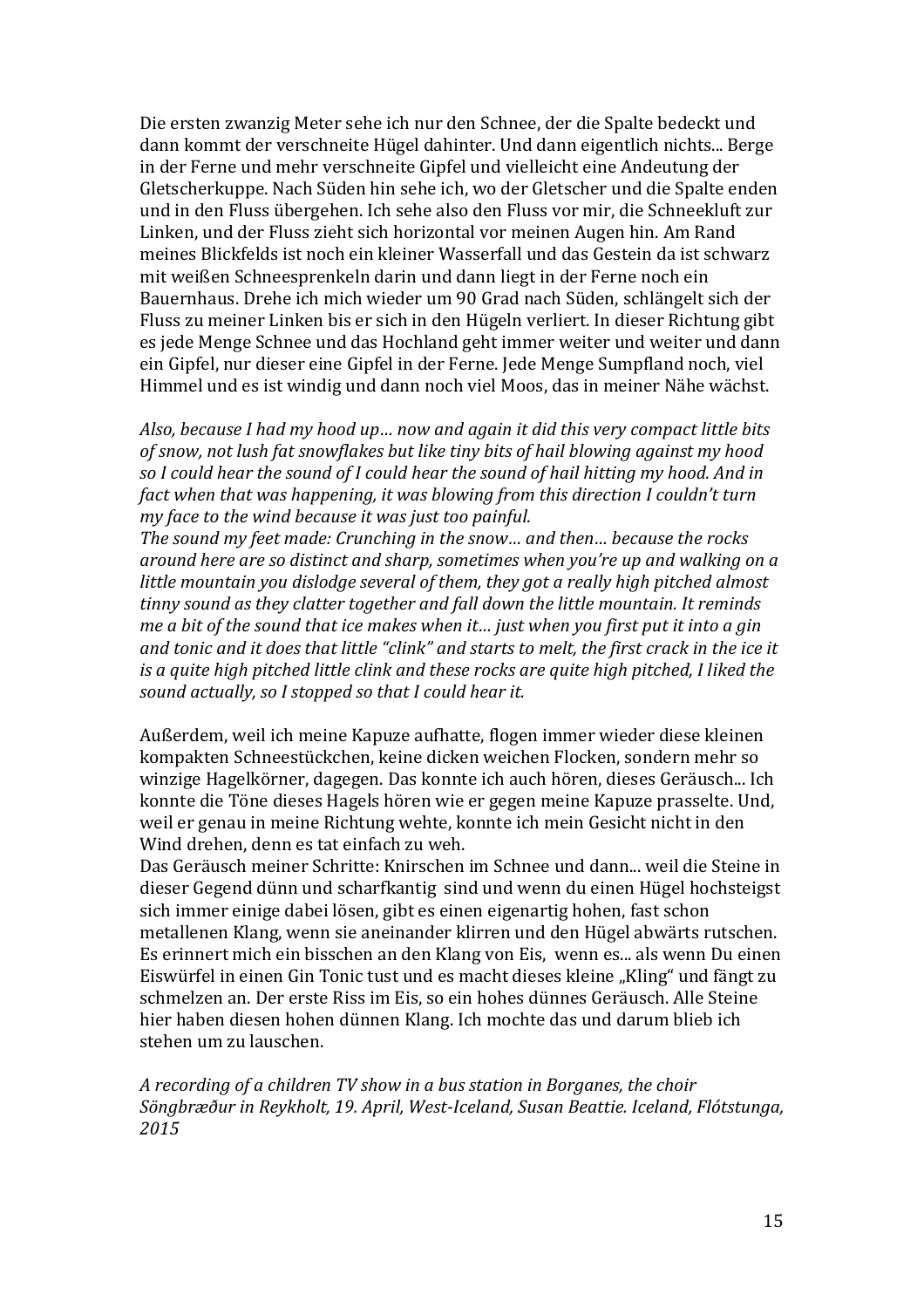#### **17. Black Sands. Schwarzer Sand.**

Svartir sandar, svartir sandar (hvað nema á skal sett hér á milli svigamerkja) Litlar öldur dansa Svartir sandar, svartir sandar!

Black sands, black sands (What but a river should be put into these brackets) Little waves dance Black sands, black sands! (From 'Tiny songs', GS)

Schwarzer Sand, schwarzer Sand (Was wenn nicht ein Fluss gehörte in diese Klammern) Kleine Wellen tanzen, Schwarzer Sand, schwarzer Sand! (aus: Winzige Lieder. GS)

Halldór Bjarnasson. Fljótstunga, April, Iceland 2015

## **18. Cray pots / Krebsreusen**

*The nicest place in Tassie for me is when I was working down here in Port Arthur in a place called Tasman Isle on a fishing boat, and it was 38 foot and there was a flat deck on the back and we had 15, 18 cray pots. So in the morning we would go out onto the water and put our cray pots in and take them up in the evening. And then put them in for the night and take them up again. And in the meantime we'd be going along the coast and all the rocks got a very rich green and yellow colour to them, and the water is so crisp and clear and the animals – and I was also saying when you put the cray pot into the water, the crispness of the water... it goes in and you pour that… all that rich beautiful water pouring of the cray pots and its really lovely.*

Der schönste Ort in Tassie ist für mich als ich hier in Port Arthur einen Job auf Tasman Isle bekam, auf einem Fischerboot. Es war 38 Fuß lang und hatte hinten ein flaches Deck und wir hatten so 15, 18 Krebsreusen dabei. Jeden Morgen fuhren wir raus und legten die Reusen aus und abends sammelten wir sie wieder ein. Und später brachten wir sie für die Nacht aus und holten sie am Morgen wieder rauf. Und in der Zwischenzeit fuhren wir die Küste entlang und die Felsen da sind tiefgrün und gelb und das Wasser ist so klar und frisch und die Tiere – Ich hab ja schon vorhin gesagt, dass, wenn man die Reuse ins Wasser lässt, dieses Sprudelnde wie es da rein fließt... wie die frische klare See sich in die Reuse ergießt und das ist wirklich wunderschön.

#### *And you're in a fishing boat bobbing around in the water and you are looking up the big cliffs and you feel alone.*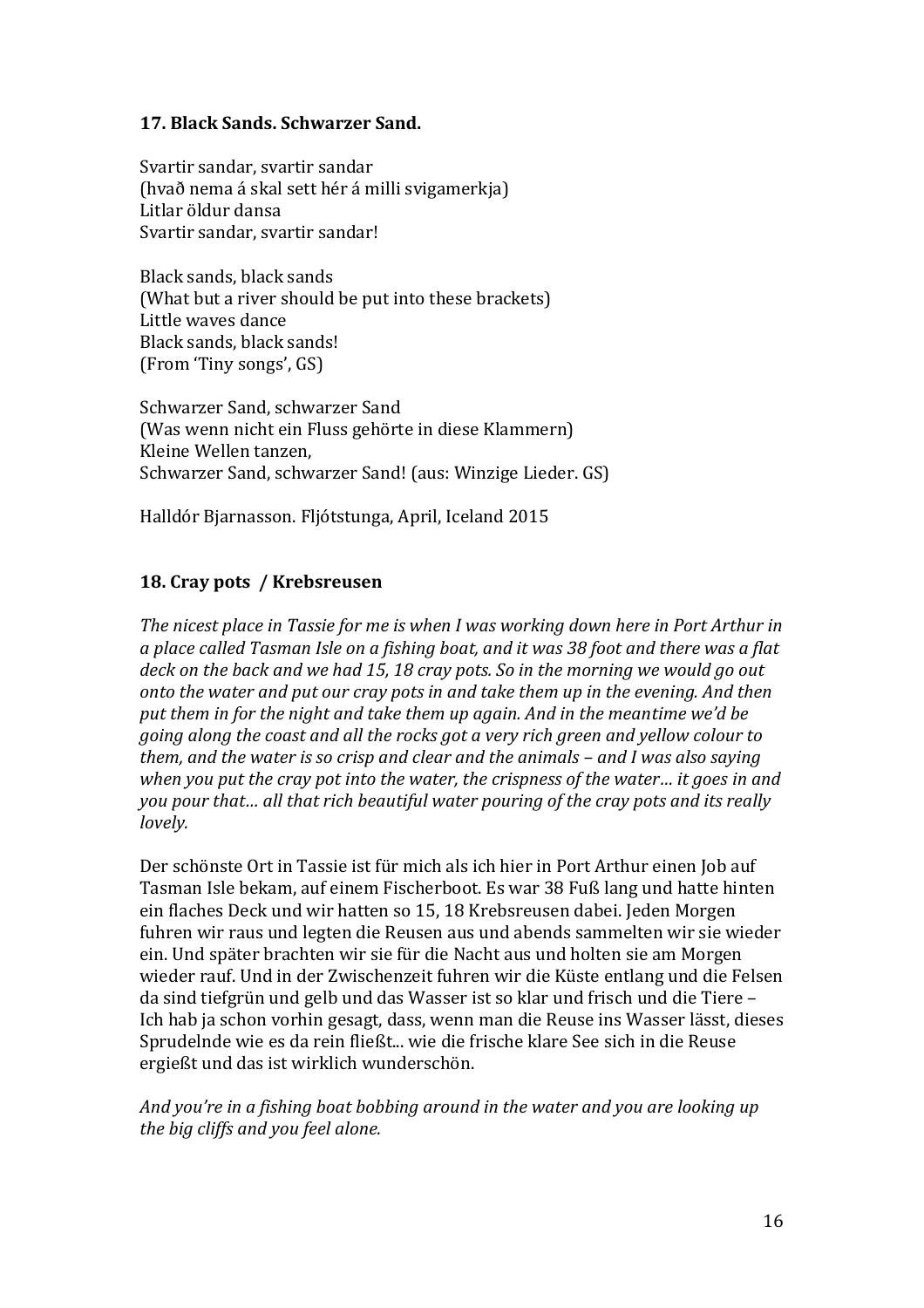*And I think with that particular part of the water, it's the south coast of Tassie the wind's blowing really really hard, but you only have to come around the corner where Tasman Isle is and it's really calm.*

*Well, with that and the engine noise, because it had a xxx charged motor, so that was a crisp noise in itself, but er, and … well, the pot is probable about a metre in diameter and you throw it in and just as it hits the water and gets the little waves and there's a really crisp… because it has a metal base to it, so there is this "shhh"… So you hear… well, everything was very pristine, and I suppose there is no other atmospheric noises, not any cars or people or any these sorts of things. Maybe that's more… you could actually hear the noise in its completeness, 'cause there were no atmospheric noises and that makes you feel more one with the place I guess.*

Und du bist in diesem Boot, das auf den Wellen tanzt und schaust die Steilklippen hoch und fühlst dich allein.

Dieser Teil des Meeres, – es gibt ja die Südküste von Tasmanien, wo der Wind richtig hart bläst, aber sobald du um die Ecke von Tasman Isle gesteuert bist, wird es vollkommen ruhig.

Ja, das also und das Motorengeräusch, weil das Boot einen elektrischen Motor hatte, der für sich schon hell klingt, aber... und... naja, diese Reuse ist etwa einen Meter im Durchmesser und wenn du sie ins Wasser wirfst und sie trifft auf die Oberfläche und die kleinen Wellen da und du hörst ganz deutlich... weil sie unten aus Metall ist, also hörst du deutlich dieses "Sschsch".

Alles ist einfach makellos und ich glaub', da waren keine anderen Geräusche. Keine Autos oder von Leuten oder anderes. Es war eher wie... also du konntest jeden Ton in seiner ganzen Fülle hören, weil es keinen anderen Geräusche in der Umgebung gab, und da fühlt man sich einfach im Einklang mit dem Ort, denke ich.

*It's a really lovely almost tortoise shelly green and yellow colour all through the place, the different vegetation and the colour of the rocks was the lightest of the yellow, obviously very old and jagged, and in the bottom underneath in the water was jagged as well… I imagine it's a very jagged cliff…*

*And the sound of it is yeah, waves crashing against the shore, yes, it's just a very peaceful place where you feel relaxed.*

Die Farben sind ein wirklich wunderschönes Grün und Gelb wie Schildpatt, und ganz verschiedene Pflanzen und die Felsen waren von hellstem Gelb, auch wenn sie sichtlich schon alt und sehr gezackt waren und der Grund der See war auch zerklüftet... es ist ein sehr felsiges Kliff da.

Yeah. Und die Geräusche da sind nur von den Wellen, die sich am Strand brechen. Es ist einfach ein sehr friedlicher Ort, an dem du entspannt bist.

Toby Parish , Sandfly, Tasmania, Dezember 2015